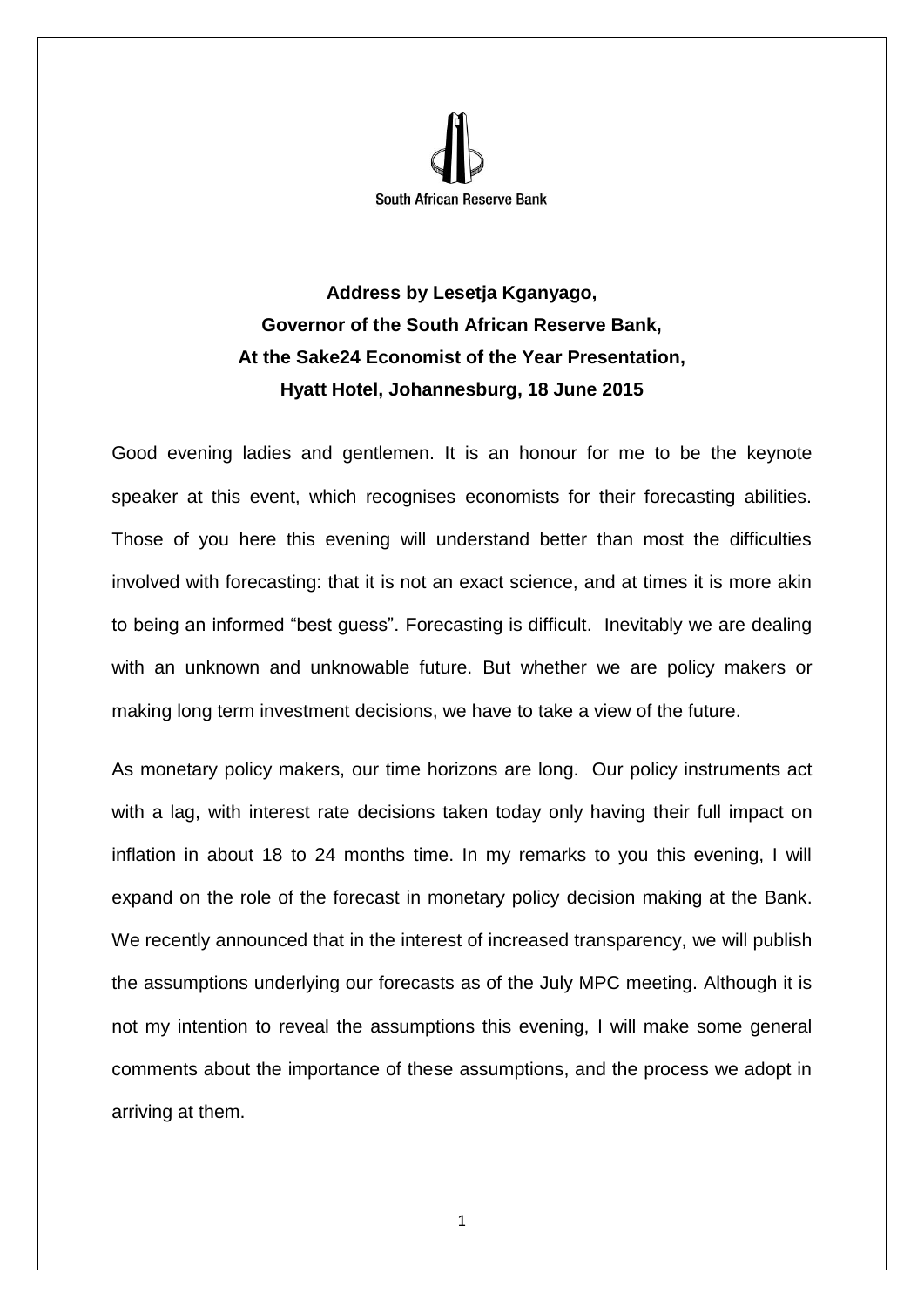Although the inflation and growth forecasts are an integral part of the monetary policy-making process, it is important not to overstate their role. We do not, and should not, mechanistically use the forecast when making decisions. A great deal of subjective judgement goes into the process. Models are simplified approximations of reality; they are not reality. But they do provide a useful basis for discussion of the policy stance.

Contrary to what some people believe, inflation targeting is not a simple framework that requires a predictable or mechanistic reaction to deviations of expected inflation from the target. A flexible inflation targeting regime, for example, allows for temporary deviations of inflation from the target. How far and for what period such expected deviations can be tolerated depends on prevailing circumstances, the expected trajectory of inflation, as well as on our assessment of the risks to the forecast. So deviations under conditions of weak growth may entail different outcomes than deviations under conditions of strong domestic demand. Similarly, a given inflation trajectory can elicit different policy responses at different times depending on how the MPC members assess the risks to the forecast. A forecast with a strong upside risk could see a very different policy response to one with a strong downside risk.

Such considerations make it difficult for us to give a simple answer to the often asked question as to what period of time are we prepared to tolerate a deviation of (forecast) inflation from the target. The answer is generally, that it depends. It depends on how confident we are that inflation will return to the target; on how we see the risks; on the state of the economy; on how comfortably to within the target range inflation is expected to return, and how sustained this is expected to be; and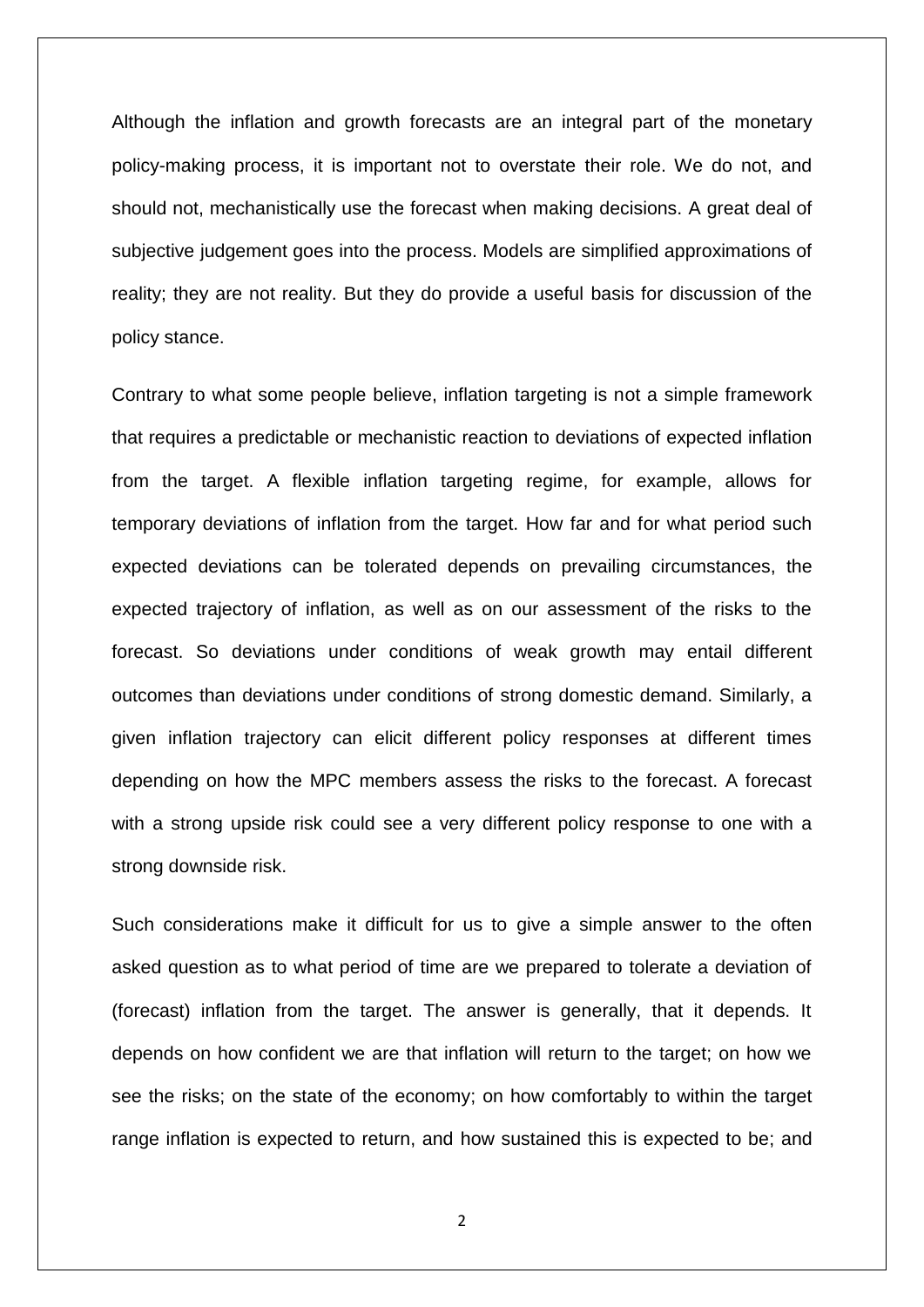how well anchored we judge inflation expectations to be. If inflation expectations are not well anchored, even short term deviations of inflation from target could cause inflation to accelerate away from the target. Conversely, well anchored inflation expectations could allow for a more extended deviation of inflation from the target.

So our tolerance of deviations from the target depends on our assessment of these various factors. Past history may be a guide to our reaction function, but it would be important to control for these various factors. These factors would also play an important role in determining the strength and amplitude of the interest rate cycle. The need for well thought-through judgement complements the different kind of rigor provided by model-based assessments.

Forecast error can come about for various reasons, including model specification uncertainty; structural changes in the economy or unexpected events that are not adequately accounted for in the model; or faulty exogenous assumptions that are put into the model. These exogenous assumptions play an important role in determining the forecast. If the assumptions are not credible, the value of the forecasts deteriorates. The exogenous assumptions of the Bank's core model include the international oil price; international commodity prices; global inflation and global growth; government consumption expenditure growth; administered price increases; the real effective exchange rate; and the policy interest rate. Some assumptions are generally more important than others, and some may be of greater interest at different times, depending on the extent of their current and expected movements. For example, the oil price assumptions would be of greater interest at times when real oil price trends change direction, such as recently experienced.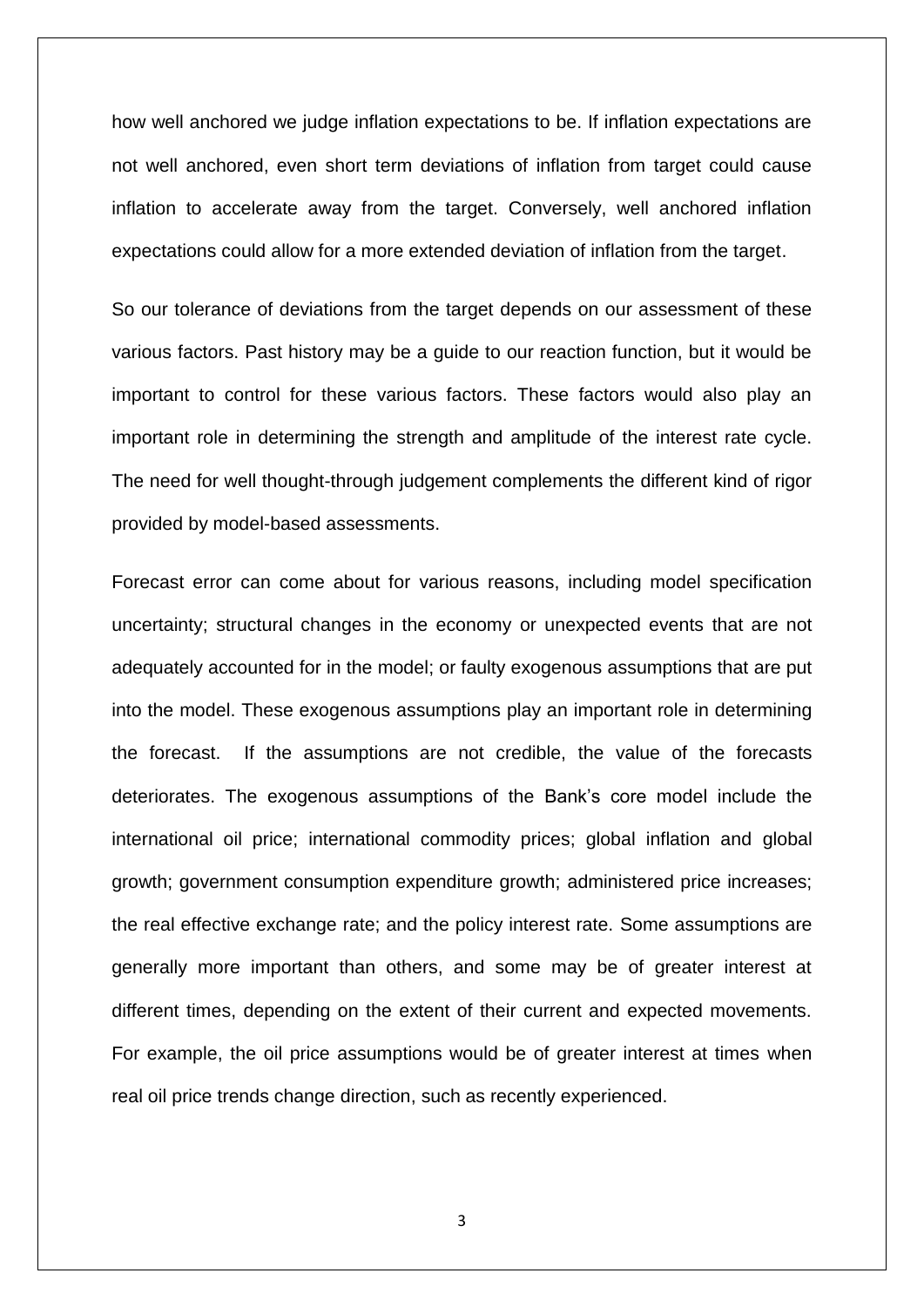The assumptions of the model can have a significant impact on the longer term forecast trajectory, as we have to take a view of the behaviour of these variables over a two to three year time horizon. Given the importance of the assumptions, a lot of time is spent deciding on them, and these discussions are an integral part of the MPC process. In fact, it is through the assumptions that the MPC members take ownership of the forecast, by making the final decision about the assumptions. To briefly describe the process: the modelling team, in conjunction with the various units in the Bank, will analyse the relevant data, and bring proposals to a meeting with the MPC members. Each assumption is then discussed and the reasons interrogated, and where deemed appropriate, the MPC members may require a change in the assumptions. Of course it is possible that MPC members may have differing views. Under such circumstances the majority view will prevail, but such differences will ultimately be reflected in the balance of risks to the forecast.

Our assumptions are benchmarked against various external forecasts. For example, our assumption of world growth is based to a large extent on our trading partner growth forecasts generated by the IMF. These forecasts are then used to derive a global growth assumption weighted by the shares of these countries in South Africa's international trade. Our assumption of government consumption expenditure is based on National Treasury budget projections.

The international oil price assumption is more challenging. Some central banks simply use the prevailing futures prices, while recognising the shortcomings of this approach. Apart from trying to get an understanding of the oil market dynamics, we also look at the forecasts of various oil analysts and institutions in order to get an idea of the consensus view, and we benchmark our decision against that. However,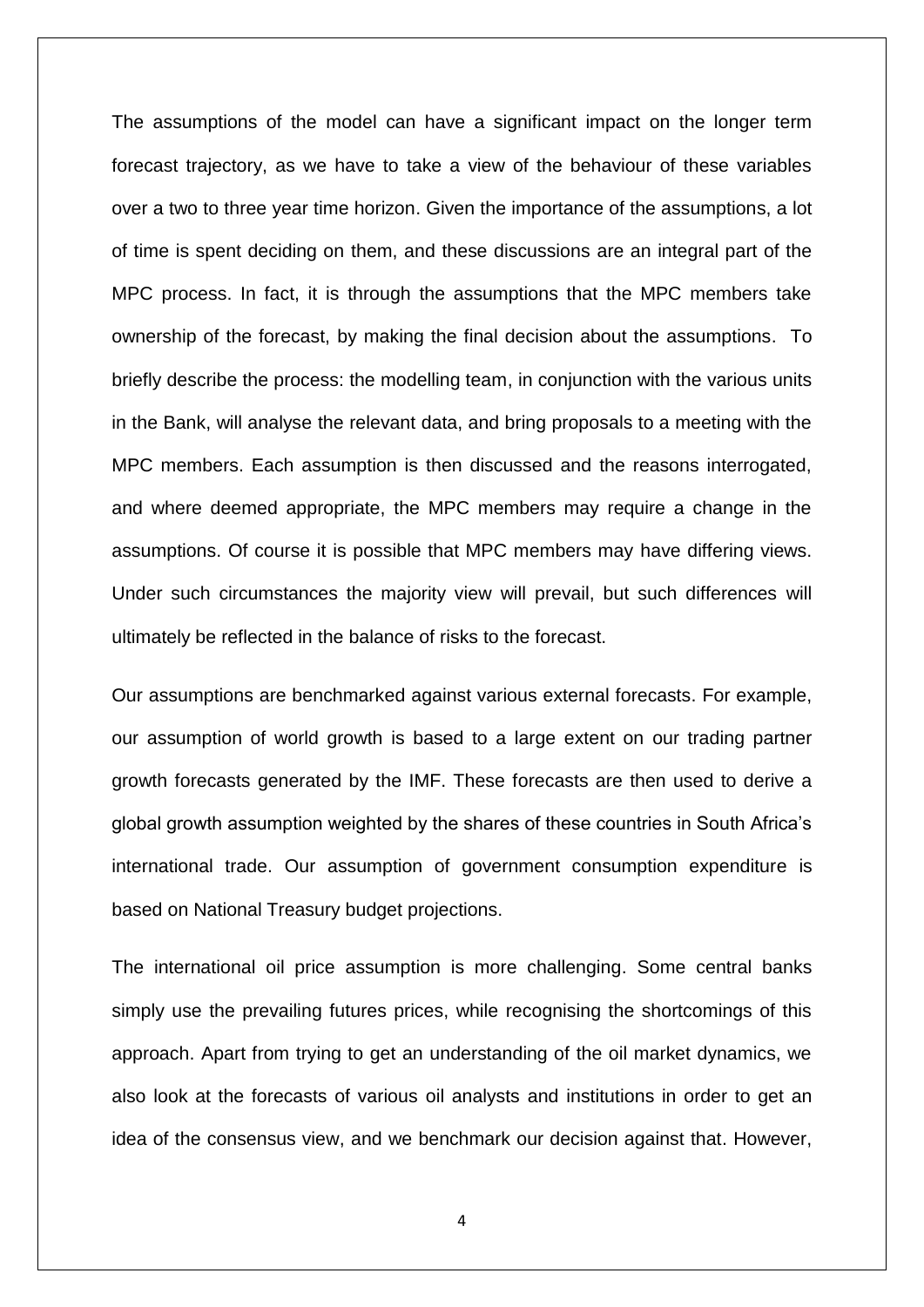the divergence between the highest and lowest forecasts is often quite wide, particularly during periods of oil price volatility, reflecting the high degree of uncertainty in the market.

Often the assumptions change marginally or not at all. But the challenge emerges when we have to take a view on variables during periods of high volatility. For example, between 2011 and 2014, the international oil price was relatively stable, and our assumptions changed marginally, if at all, from meeting to meeting. During the second half of 2014, very few analysts expected prices to fall as much as they did. Indeed, during June of that year, geopolitical risks were posing an upside risk to these prices. As prices began to decline from August, we initially had incremental downward adjustments to the near-term oil price assumption, but the longer term assumptions were relatively unchanged. By January it became clear that oil prices were likely to remain lower for longer, resulting in a more substantial downward revision over the entire forecast period. However, we did not believe that the price would remain at the levels of around US\$45 per barrel, and we also assumed an upward trend over the forecast period. To date our assumptions have been more or less in line with actual outcomes. But changes in supply and demand conditions in international oil markets could require adjustments to these assumptions, with implications for the longer term inflation forecast.

A similar situation, but in the opposite direction, faced the MPC during the 2006-08 period of rising oil prices. At that time the market price continually surprised on the upside, (ultimately reaching around US\$150 per barrel), until the global financial crisis took the oil price on the downside of the roller coaster ride to levels of around US\$35 per barrel. Under such conditions, it is always difficult to know whether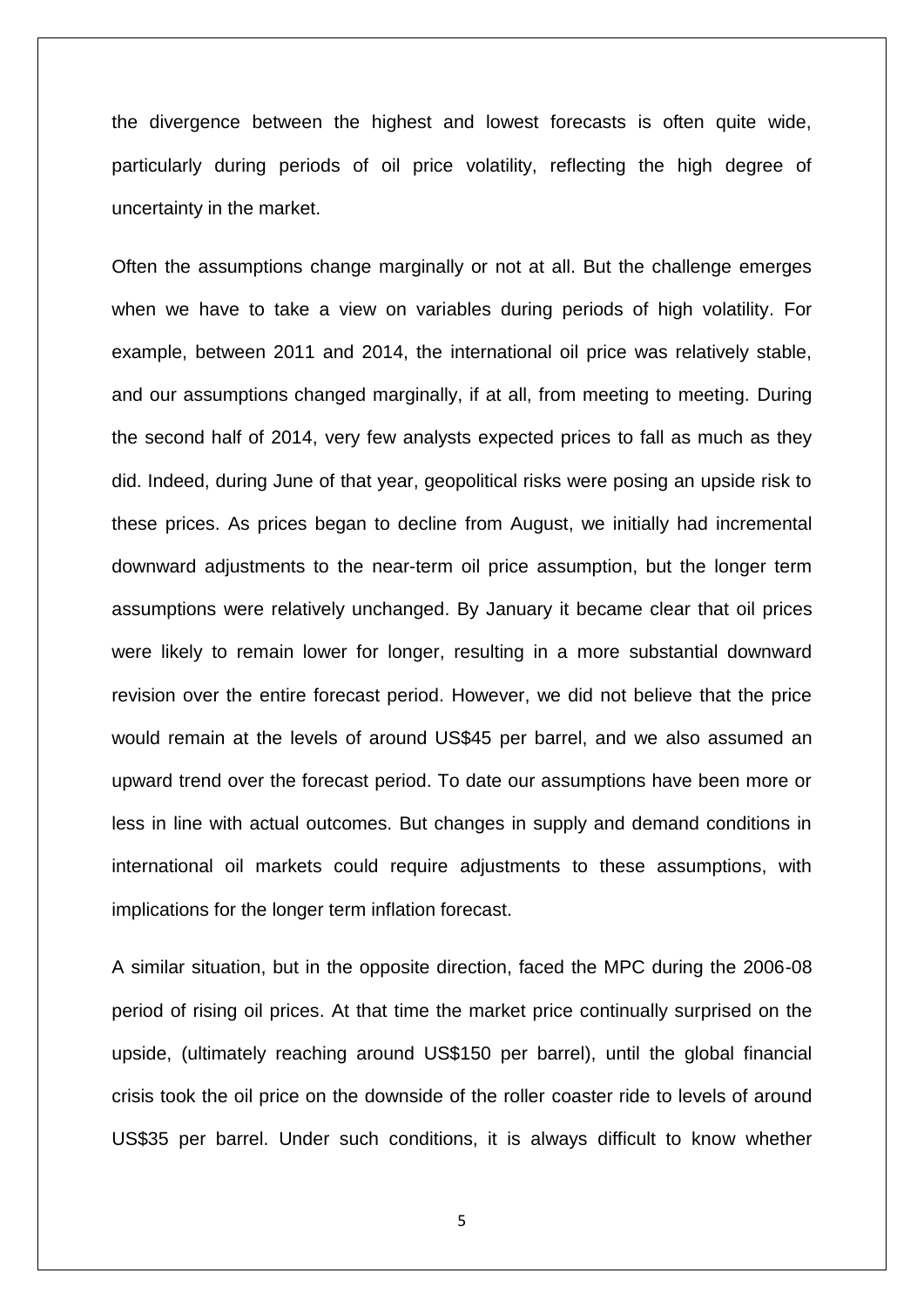prevailing trends will persist over the forecast period, or if prices will stabilise or indeed decline. But we have to take a view, and whatever we decide could have a marked bearing on the inflation trajectory, given the 5,7 per cent weight of petrol in the CPI basket.

The other important and volatile assumption in the model is the exchange rate. Again, we have to try and look through short term volatility and focus on longer term trends. In order to take account of movements between the currencies of South Africa's major trading partners, (for example the recent sharp depreciation of the euro against the US dollar), we focus on the effective or trade-weighted exchange rate. Given the difficulties in forecasting the exchange rate, we make a simplifying assumption of a constant real exchange rate over the forecast period. This implies a change in the nominal effective exchange rate in line with South Africa's inflation differentials against its trading partners. We generally set the starting point at the prevailing index level, unless the MPC assesses this level is to be significantly out of line, in which case it may be set at a level deemed to be more appropriate. The focus of our discussions then becomes assigning the balance of risks to this forecast. We also look very carefully at different exchange rate scenarios, to get an idea of the sensitivity of the forecast to various alternative exchange rate outcomes.

Administered prices, apart from petrol, are generally fairly predictable, particularly where multi-year price determinations exist, as in the case of electricity tariffs. However, the recent application by Eskom for a significant tariff review has increased the upside risk to the forecast. While we would not be surprised if some of the Eskom request is acceded to, the quantum and timing is uncertain. Given these uncertainties, the MPC decided to assign a higher upside risk to the forecast, and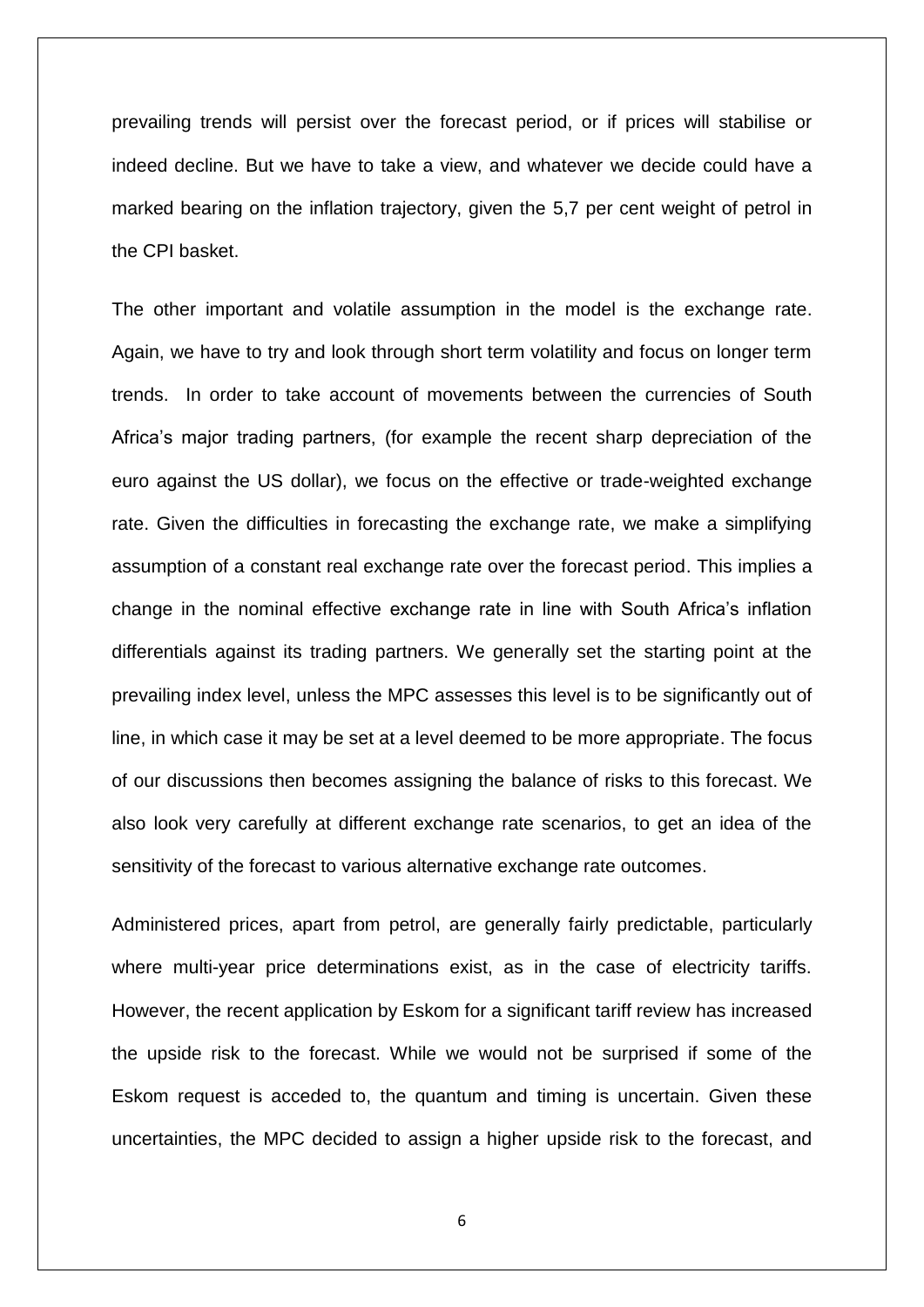wait for the outcome of the Nersa decision, due at the end of June, before changing the electricity price assumption. But in the meantime, we have analysed the impact of a number of scenarios on the inflation forecast. A scenario where the full 25 percent increase is granted to Eskom would increase inflation over a year by about 0,5 percentage points.

Perhaps the most contentious assumption is that of the policy interest rate. There is no unanimity among central banks as to how to deal with this issue. Broadly, there are four different approaches. The first approach is to assume an unchanged policy rate over the forecast period. While this allows us to assess the implications for inflation of an unchanged policy stance, it has the drawback that it is unrealistic during periods of regular changes to the policy rate. The second approach allows for an endogenously determined interest rate path- one that would be consistent with achieving the inflation target over the forecast period.

A third approach would be to incorporate the MPC's subjective view of the interest rate path over the forecast period. This approach is also used as a means to provide forward guidance to the market, and has been adopted for some time in some countries including New Zealand, Norway and Sweden. However, there is some risk that the public interprets this as an unconditional commitment to a particular interest rate path. A look at the so-called Fed "dots" (which represent the expectations of individual FOMC members of future policy rates) reveals a fairly wide dispersion of views among FOMC members, but also shows how these views can change from meeting to meeting. Similarly, the New Zealand experience with publishing a forward path shows how significantly the expected path can change between meetings. This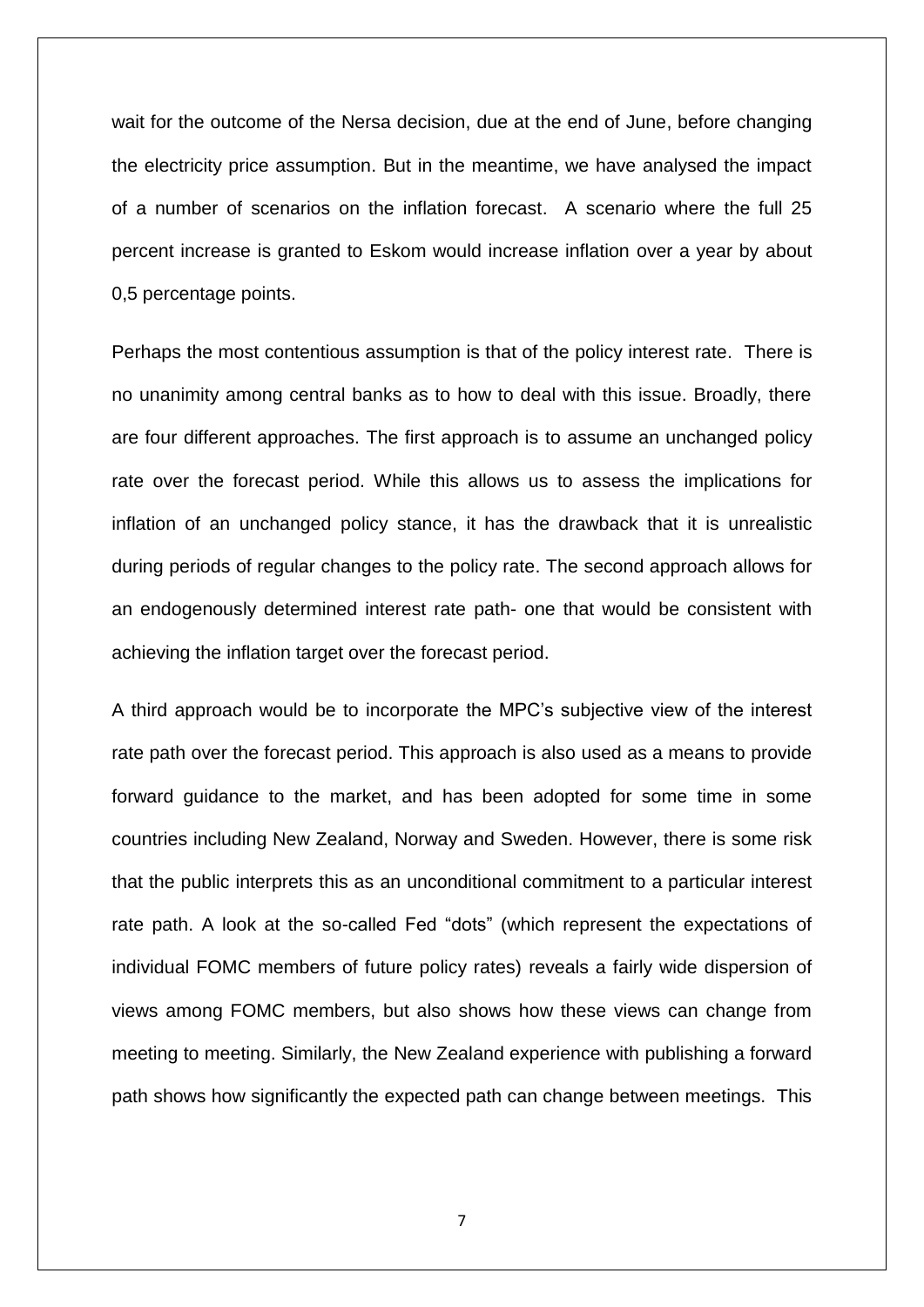has led Charles Goodhart to argue that forward guidance of this nature may be more useful over short periods than over longer time horizons.

The fourth approach is to adopt an exogenous market-based interest rate path. This path is also subject to change, and therefore prone to some of the same problems as the previous alternative. The benefit of approaches that do not assume a constant interest rate is that they give some sense of the effect of policy on inflation.

Our current approach is to assume a constant interest rate path in our core model, but the MPC is provided with alternative forecasts based on a market-based interest rate path. Furthermore, we have developed a General Equilibrium Model, which generates an endogenous interest rate path, and the results are also presented to the MPC at each meeting. However, only the forecasts of our core model are published.

At this stage, we continue with the practice of assuming an unchanged path, and providing qualitative guidance to the market. This includes specifying the risks to the forecasts, and signalling, when appropriate, our view of the interest rate cycle. It is important to emphasise that any signal, whether quantitative or qualitative, should not be seen as an unconditional commitment to specific actions. The use of a nonconstant interest rate assumption remains a subject of discussion in many central banks, and we will continue to work on the utility of moving to such an approach.

Our forecasts are continually changing, at times marginally, at other times more markedly. This should not be surprising: the underlying assumptions often change in unpredictable ways, sometimes significantly, and this requires a change in our assumptions. We also benchmark our forecasts against forecasts of other institutions and analysts, and as seen in the various regular consensus surveys, those forecasts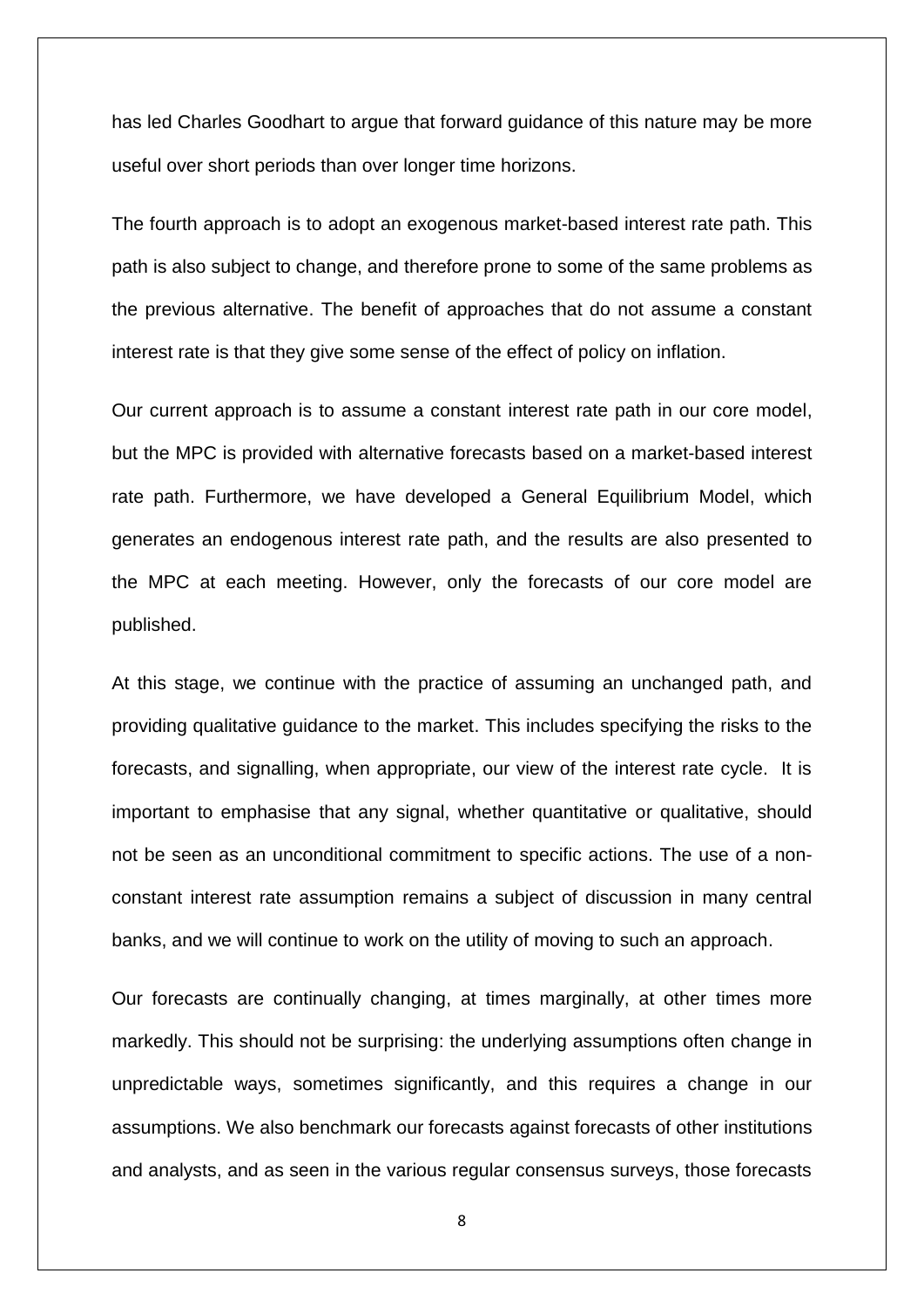are subject to change as well. Once a year, we undertake an assessment of our forecasts, including a comparison of the accuracy of our forecasts relative to those of financial market analysts. Generally our forecasts have compared favourably on this basis, and the results are published once a year in a box in the Monetary Policy Review.

Our inflation forecasts this year have been subject to quite significant changes, mainly due to changing assumptions of some of the underlying variables, For example, our inflation forecast for 2015 changed from 3,8 per cent in January, to 4,8 per cent in March. Factors that were central to these revisions included the unexpected increase in the Road Accident Fund levy in the petrol price; changes in the international oil price; and the impact of the drought on spot prices of maize and wheat and their possible implications for food prices later in the year.

As set out in the May MPC statement, our latest forecasts suggest that inflation will average 4,9 per cent in 2015, 6,1 per cent in 2016 and 5,7 per cent in 2017, with a peak of around 6,8 per cent in the first quarter of next year. While the headline forecast deteriorated only somewhat compared to that of the March MPC meeting, the upside risks to the forecast were assessed to have deteriorated quite markedly. And should these risks transpire, we could see a more significant change in the forecast by the next meeting. Further depreciation of the exchange rate, an expected increase in electricity tariffs, and higher-than-expected wage settlements, have the potential to worsen the inflation outlook. Moderating downside risk arose primarily from risks to GDP growth. Our latest forecast is for growth of 2,1 per cent and 2,2 per cent in 2015 and 2016 respectively, rising to 2,7 per cent in 2017. This